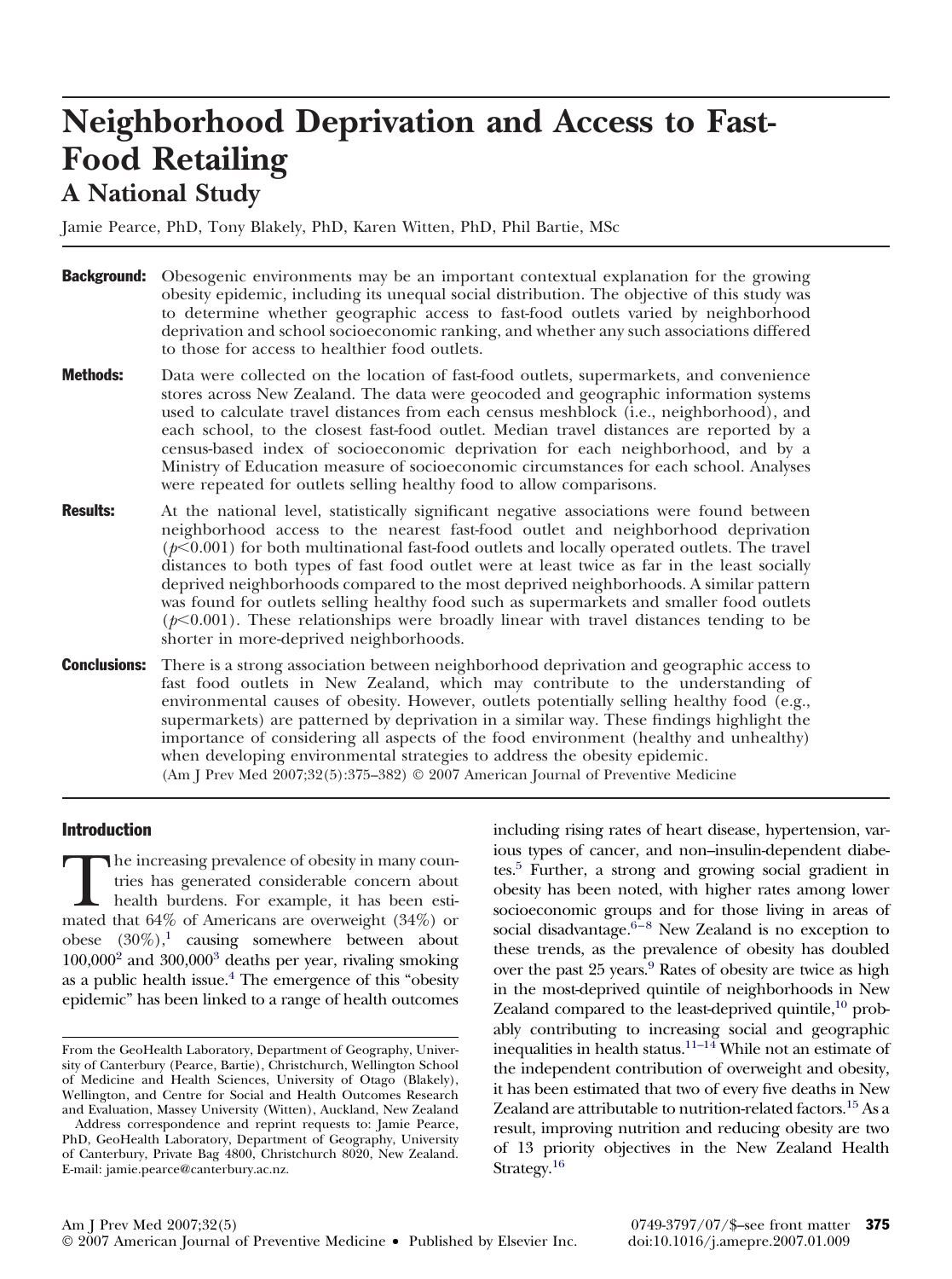Explanations for increasing rates of obesity in areas of greater socioeconomic disadvantage are likely to be multifaceted and to include characteristics relating to individuals (composition) and those associated with the environment or neighborhood in which people live (context).[17,18](#page-6-0) It has been suggested that contextual drivers may be more prevalent in deprived neighborhoods, resulting in neighborhoods that support unhealthy eating, or so-called "obeseogenic environments.["18,19](#page-6-0) One possible contextual driver is a higher density of fast-food outlets in socially deprived neighborhoods.[20](#page-6-0) For example, a cross-sectional analysis of the mean number of McDonald's restaurants per 1000 people in England and Wales demonstrated that there was greater outlet density in deprived neighborhoods.<sup>[21](#page-7-0)</sup> Similarly, people living in the lowest-income communities in Melbourne, Australia, had 2.5 times the exposure to fast-food outlets than people living in the highest-income communities.<sup>[22](#page-7-0)</sup> Other studies have focused on specific at-risk groups, particularly the young, as there is strong evidence that exposure to key risk factors early in life is a strong predictor of obesity patterns in adulthood.[23,24](#page-7-0) Researchers have noted, for example, that fast-food outlets are often concentrated within short walking distances of primary and secondary schools.[25,26](#page-7-0)

Although the relationship between area deprivation and the geographic access to fast-food outlets has received some attention, previous studies have often relied on definitions of neighborhoods predefined as administrative areas (often the census unit) for which data are easily available, and analyses have usually been focused on the presence or absence of an outlet in these arbitrary units.[27](#page-7-0) Further, due to the difficulties of data collection, studies have usually been limited in scope and confined to small geographic areas such as cities rather than, for example, considering accessibility at a national level. $27$  In this study, these previous limitations were addressed by adopting a geographic information systems (GIS) approach to provide a measure of location accessibility to fast food outlets in small areas throughout New Zealand. Access was calculated for both residential neighborhoods and for schools across the country. For comparison, and to examine the overall neighborhood "foodscape," access to other types of food outlets that potentially sell "healthier food" (including supermarkets and locally operated food shops) was also calculated. This is the first study in New Zealand and one of the first national studies anywhere to use GIS methods to examine accessibility to fast-food retailing by neighborhood socioeconomic status (SES).

# **Methods**

Data on fast-food outlets were obtained from all 74 local Territorial Authorities (TAs) across New Zealand during the latter part of 2005. TAs have regulatory responsibility for safety inspections of all premises in respective regions used in the manufacture, preparation, and/or storage of food for sale. For each outlet, information was requested on the street address as well as its name. The data were verified using the online telephone directory (i.e., Yellow Pages)<sup>28</sup>; in cases of missing data or incomplete records, the data were supplemented with additional address information. The data were coded into two groups: multinational fast-food outlets (McDonald's, Burger King, Kentucky Fried Chicken, Pizza Hut, Subway, Domino's Pizzas, and Dunkin' Donuts), and the remaining locally operated outlets. A total of 2930 fast-food outlets in New Zealand were registered, of which 474 were multinational outlets. In addition, data on all outlets potentially selling healthier food were collected from the TAs. Healthier-food outlets included all supermarkets as well as locally operated convenience stores and service stations selling fresh food. All outlets were geocoded to provide a precise geographic coordinate of its location. Neighborhood access to outlets was linked to neighborhood and school-based measures of socioeconomic deprivation through the meshblock (i.e., neighborhood) geographic unit. Meshblocks compose the smallest unit of dissemination of census data in the New Zealand census; there are 38,350 meshblocks across the country, each representing approximately 100 people.

In the first stage of the analysis, GIS was used to calculate the distance (in meters) from each meshblock centroid to the closest fast-food facility. Each meshblock was represented by its population-weighted centroid (the center of population in the area rather than the geometric centroid), and the travel time taken to each community resource along the road network was calculated using GIS network functionality. In order to more accurately represent accessibility, it is important to use the distance between each meshblock and the location of each community resource through the road network to calculate total travel time rather than the Euclidean (straight-line) distance[.29](#page-7-0) GIS has the advantage of not restricting the neighborhood measure of access to outlets in the immediate vicinity.<sup>21,30</sup> A full explanation of the adopted GIS methods is reported elsewhere. $31$  The analysis was repeated independently for both multinational outlets and local vendors. The distance measure was used to calculate the median travel distances in neighborhoods stratified by neighborhood deprivation. Deprivation was measured by the 2001 New Zealand Deprivation Index (NZDep) calculated from census data on nine socioeconomic characteristics (car access, tenure, benefit receipt, unemployment, low income, telephone access, single-parent families, education, and living space)[.32](#page-7-0) All meshblocks in New Zealand were then assigned to a decile rank by this deprivation measure. In the second stage of the analysis, accessibility to fast-food restaurants was measured around each of the 2652 schools across the country. The distance from each school to the closest fast-food outlet as well as distances to multinational and local outlets were calculated. The median travel distance for schools grouped by the Ministry of Education's school socioeconomic decile rating is reported. (School decile ratings run in the reverse direction to NZDep ratings, that is, a decile-one school is located in an area of high deprivation, whereas a decile-one NZDep rating signifies a low-deprivation meshblock. For clarity in the interpretation of findings in this study, the school decile rating was reversed when reported in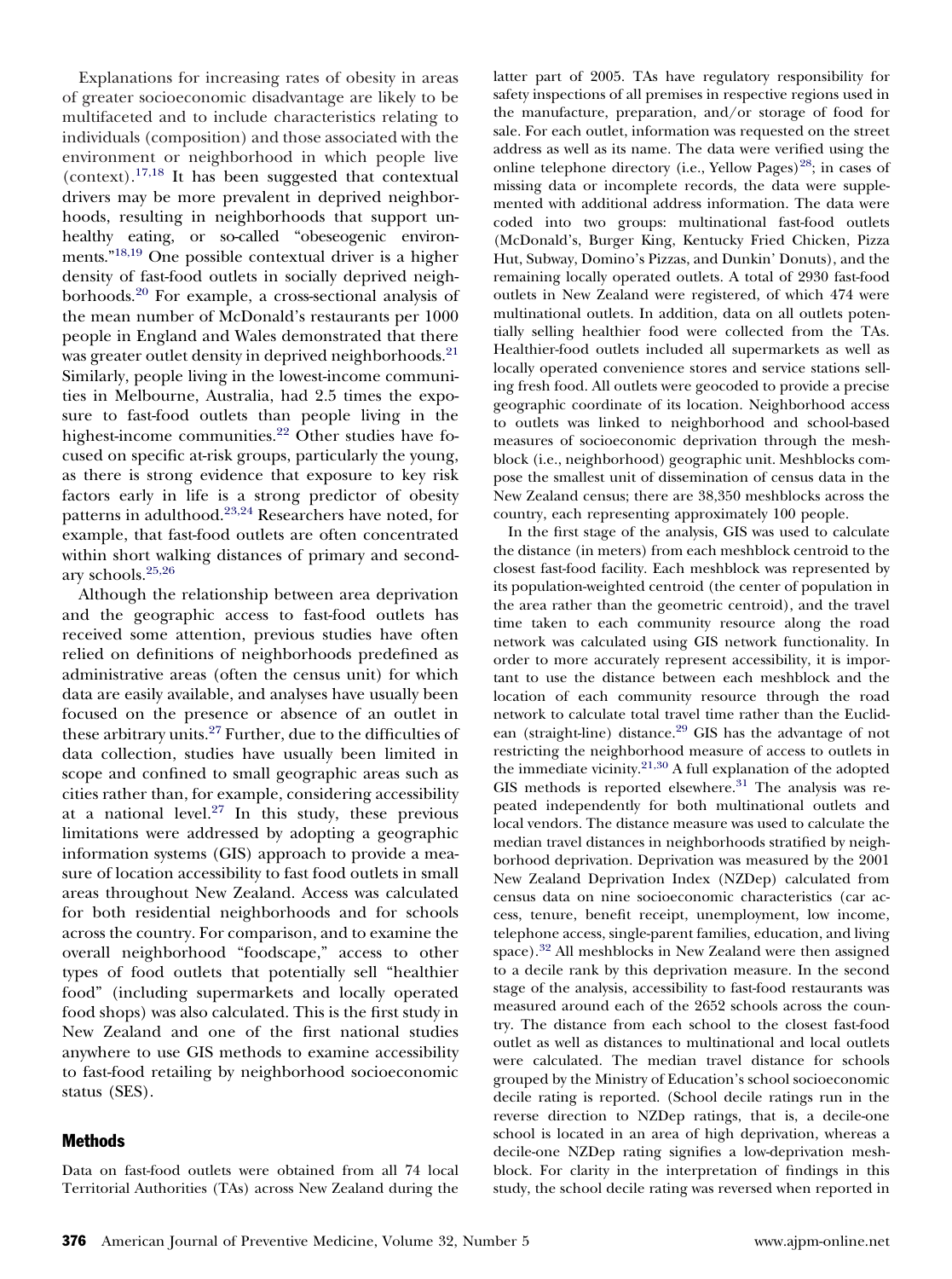the paper.) A school's decile rating reflects the socioeconomic characteristics of the neighborhoods from which its pupils are drawn. The rating is based on census data pertaining to those neighborhoods on household income, occupation, household overcrowding, education, and income support in households with children.[33](#page-7-0) Lunches are not provided in New Zealand schools. Pupils bring lunch from home, purchase food from food outlets in the vicinity of the school, or in some circumstances, from a food shop in the school.

For both sets of measures (neighborhood deprivation and school decile rating), results were also disaggregated by urban/rural status using Statistic New Zealand's New Zealand Urban–Rural Profile classification[.34](#page-7-0) The index groups all meshblocks across the country into one of seven urban/rural categories ranging from major urban centre to highly rural areas, using the workplace address relative to the home address, which allows for economic and social ties between urban and rural areas to be incorporated into the classification. In this analysis, a dichotomous categorization was used that divided all neighborhoods into urban (highly urban, satellite urban, or independent urban) or rural (highly rural and rural areas with varying degrees of urban influence). To examine whether the results were explained by systematic differences in population density between deprived and nondeprived neighborhoods across the country, the analysis of the urban meshblocks was further stratified into areas of high, medium, and low population density. The relationship between access to fast-food outlets and neighborhood deprivation was examined separately for each population density group. In the final stage, a comparative analysis was under-

taken for shops potentially selling healthy food (e.g., supermarkets and convenience stores). Again the distances from each meshblock centroid and school to the nearest facility were calculated using a GIS. For each of these analyses, results were reported for deprivation/school deciles with the national median value and the one-way analysis of variance result presented.

# **Results**

Median travel distance to the nearest fast-food outlet varied by neighborhood deprivation  $(p<0.001)$ , with travel distance being at least twice as far (i.e., worse access) in the least-deprived compared to the mostdeprived areas (Figure 1). The median distance to all types of fast-food outlets peaks in deprivation Decile 2 (1870 m), and then gradually decreases to its lowest value in Decile 9 (714 m), followed by a slight rise in decile 10 (742 m). A similar trend can be noted for both multinational and locally operated outlets with a statistically significant  $(p<0.001)$  negative association with decile of deprivation (better access in moredeprived neighborhoods), although in each decile the absolute travel distance to the less numerous multinational outlets is more than twice that of the locally operated outlets. When the analysis is disaggregated by urban/rural status, a similar statistically significant  $(p<0.001)$  pattern is noted in urban areas that numerically dominate the combined analysis [\(Table 1\)](#page-3-0). How-



**Figure 1.** Median travel distance to closest fast-food outlet for New Zealand deprivation deciles. Median travel distances: all, 99 m; multinational,  $2827$  m; locally operated,  $1025$  m (analysis of variance,  $p=0.000$ ).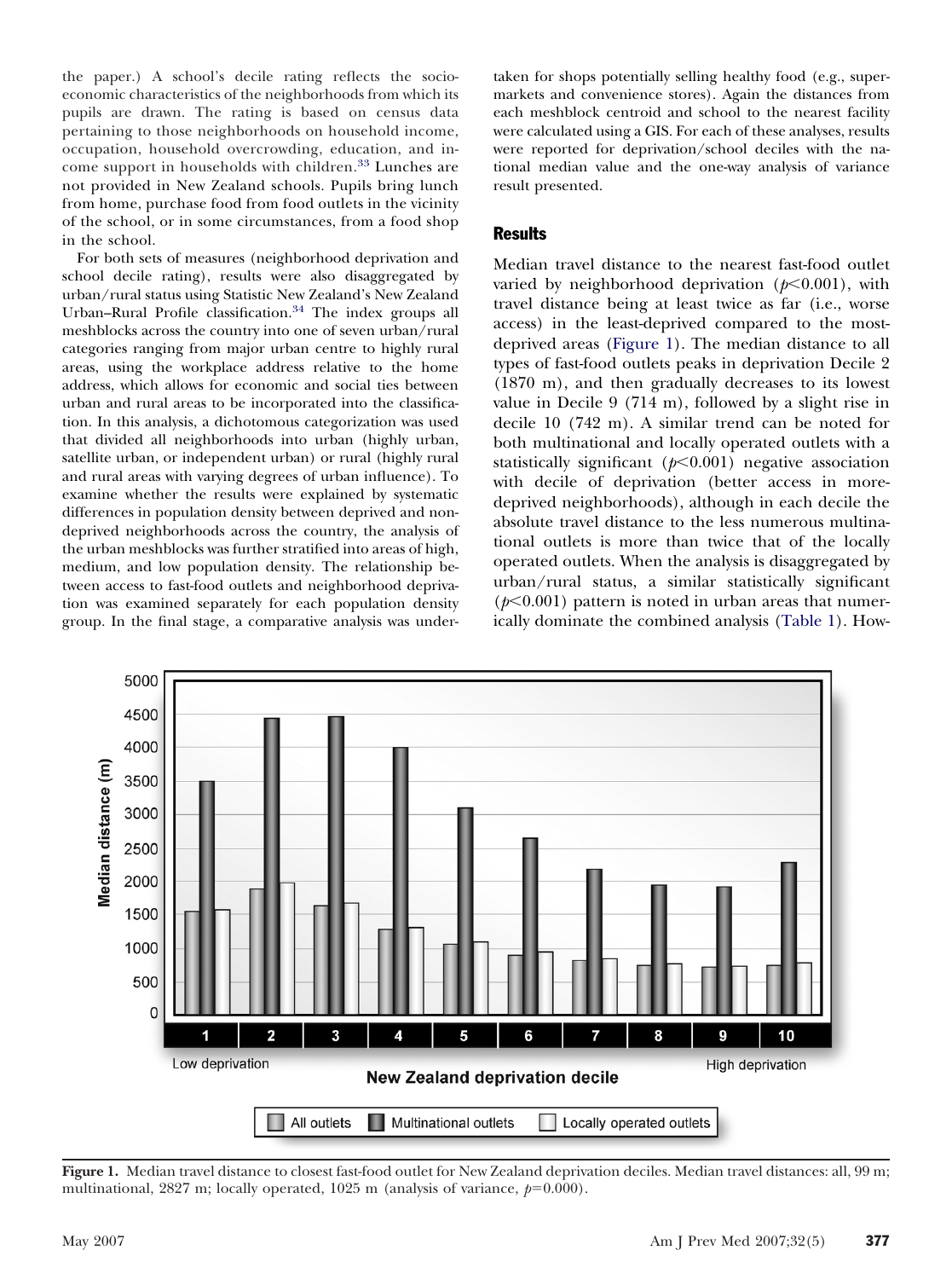<span id="page-3-0"></span>**Table 1.** Median travel distance (meters) to closest fast-food outlet by neighborhood deprivation, stratified by urban/rural status

| <b>Decile</b>     | All fast food<br>$(n=37,760$ neighborhoods) |                      |          | Fast food, urban areas<br>$(n=28,992$ neighborhoods) |                      |          | Fast food, rural areas<br>$(n=8832$ neighborhoods) |                      |          |
|-------------------|---------------------------------------------|----------------------|----------|------------------------------------------------------|----------------------|----------|----------------------------------------------------|----------------------|----------|
|                   | All                                         | <b>Multinational</b> | Local    | All                                                  | <b>Multinational</b> | Local    | All                                                | <b>Multinational</b> | Local    |
| $1$ (low)         | 1545                                        | 3498                 | 1576     | 1217                                                 | 2726                 | 1240     | 10,778                                             | 21,578               | 10,844   |
| 2                 | 1870                                        | 4422                 | 1950     | 1029                                                 | 2564                 | 1052     | 11.933                                             | 26,126               | 11,958   |
| 3                 | 1629                                        | 4459                 | 1661     | 982                                                  | 2483                 | 1006     | 11.314                                             | 27,175               | 11,314   |
| 4                 | 1274                                        | 3978                 | 1301     | 803                                                  | 2112                 | 821      | 12,300                                             | 32,958               | 12,321   |
| 5                 | 1046                                        | 3076                 | 1083     | 794                                                  | 1965                 | 813      | 13,028                                             | 32,225               | 13,033   |
| 6                 | 892                                         | 2617                 | 919      | 701                                                  | 1797                 | 717      | 12.576                                             | 33,647               | 12,606   |
| 7                 | 806                                         | 2161                 | 823      | 687                                                  | 1739                 | 707      | 14.775                                             | 38,775               | 14,775   |
| 8                 | 735                                         | 1926                 | 762      | 644                                                  | 1590                 | 670      | 10.995                                             | 36,184               | 11,024   |
| 9                 | 714                                         | 1894                 | 734      | 640                                                  | 1622                 | 664      | 16.462                                             | 35,168               | 16,462   |
| $10$ (high)       | 742                                         | 2259                 | 753      | 653                                                  | 1870                 | 665      | 21,630                                             | 43,987               | 21,630   |
| Median            | 999                                         | 2827                 | 1025     | 776                                                  | 2004                 | 795      | 12,594                                             | 31,310               | 12,617   |
| $p$ value (ANOVA) | $0.000*$                                    | $0.000*$             | $0.000*$ | $0.000*$                                             | $0.000*$             | $0.000*$ | $0.000*$                                           | $0.000*$             | $0.000*$ |

\**p*-0.000 (bolded).

ANOVA, analysis of variance.

ever, in rural areas (23% of all meshblocks) there is a statistically significant  $(p<0.001)$  positive pattern of access with greater distances to fast-food outlets in more-deprived areas, that is, the converse of the pattern found in urban areas. The results are not explained by systematic variations in population density between deprived and nondeprived neighborhoods. When the urban meshblocks are stratified by population density, the association between access to fast food outlets and

neighborhood deprivation persists for low, medium, and high urban areas, although the strength of the relationship is stronger in low-density neighborhoods (Figure 2).

When distance is calculated to fast-food outlets from each school across the country, access similarly tends to be better around more-deprived schools (Deciles 7 to 10), for both multinational and local fast-food outlets [\(Figure 3\)](#page-4-0). However, access to multinational fast-food



**Figure 2.** Median travel distance to closest fast-food outlet for New Zealand Deprivation Index (2001) deciles grouped by population density.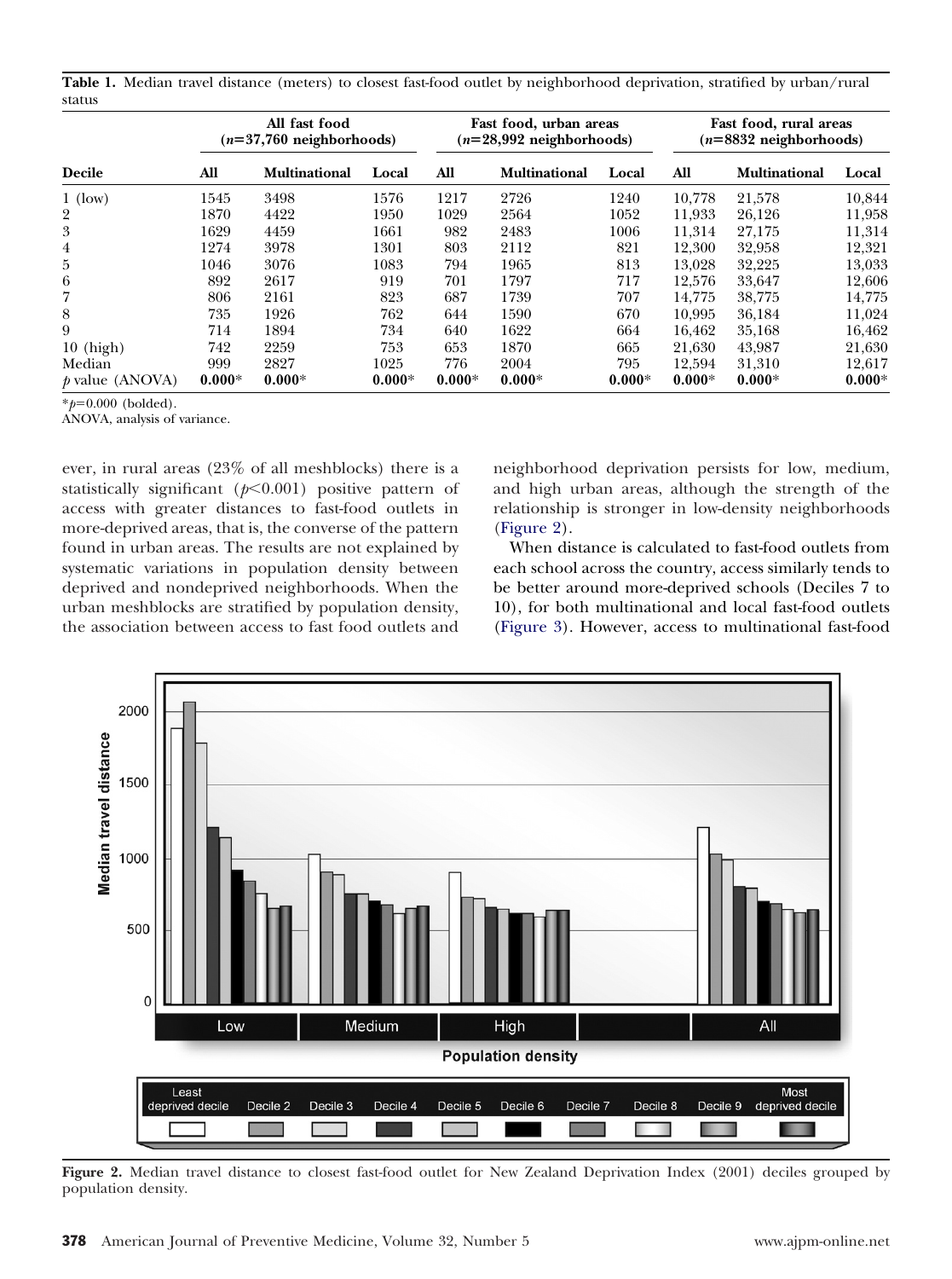<span id="page-4-0"></span>

**Figure 3.** Median travel distance to closest fast-food outlet for school deciles. Median travel distances: all, 976 m; multinational, 3850 m; locally operated,  $1002$  m (analysis of variance,  $p=0.000$ ).

outlets is also high in Decile 1 (lowest deprivation), but distance to the nearest outlet increases markedly in Deciles 2 and 3 followed by a gradual decrease in distances through to Decile 10 (high deprivation). The pattern for all outlets and locally operated outlets, while significant  $(p<0.001)$ , is less pronounced with more equal median distances in Deciles 5 to 10. An examination of the pattern of access in urban and rural areas (Table 2) shows that in urban areas, travel distances tend to be slightly shorter in the more-deprived areas ( $p<0.001$ ) for all types of outlets but that in Decile 10 (most deprived) median travel distances to multinational fast-food outlets is considerably higher (2208 m) than in Deciles 5 to 9 (all  $\leq$ 2000 m). In rural areas, however, median travel distances were the lowest for the schools in less-deprived neighborhoods, with distance tending to increase from Deciles 1 to 10 for all types of fast-food outlets.

The pattern of geographic access to food outlets potentially selling healthier food (supermarkets and other locally operated outlets) by neighborhood deprivation and school decile rating showed similar trends to

| <b>Table 2.</b> Median travel distance (meters) to closest fast-food outlet by school socioeconomic decile ranking |               |                      |          |                         |                      |          |                         |                      |          |
|--------------------------------------------------------------------------------------------------------------------|---------------|----------------------|----------|-------------------------|----------------------|----------|-------------------------|----------------------|----------|
| <b>Decile</b>                                                                                                      | All fast food |                      |          | Fast food (urban areas) |                      |          | Fast food (rural areas) |                      |          |
|                                                                                                                    | All           | <b>Multinational</b> | Local    | All                     | <b>Multinational</b> | Local    | All                     | <b>Multinational</b> | Local    |
| $1$ (low)                                                                                                          | 923           | 2744                 | 925      | 747                     | 1923                 | 766      | 11.650                  | 17,833               | 11,736   |
| 2                                                                                                                  | 3688          | 7417                 | 3688     | 766                     | 2228                 | 889      | 13.466                  | 23.789               | 13,489   |
| 3                                                                                                                  | 2061          | 9911                 | 2061     | 593                     | 2128                 | 622      | 14.041                  | 28,135               | 14,041   |
| 4                                                                                                                  | 1302          | 9200                 | 1308     | 637                     | 2055                 | 692      | 13,740                  | 31,744               | 13,740   |
| 5                                                                                                                  | 970           | 6523                 | 981      | 663                     | 1931                 | 667      | 9.386                   | 25,360               | 9,386    |
| 6                                                                                                                  | 788           | 6378                 | 804      | 559                     | 1662                 | 570      | 14.610                  | 34.488               | 14,610   |
| 7                                                                                                                  | 871           | 3245                 | 890      | 677                     | 1906                 | 726      | 13.732                  | 27,246               | 14,144   |
| 8                                                                                                                  | 719           | 2724                 | 720      | 603                     | 1796                 | 614      | 13.340                  | 25,659               | 13,340   |
| 9                                                                                                                  | 822           | 3633                 | 872      | 567                     | 1608                 | 620      | 21.912                  | 44,048               | 21,912   |
| $10$ (high)                                                                                                        | 694           | 2960                 | 713      | 597                     | 2208                 | 599      | 24,100                  | 39,155               | 24,100   |
| Median                                                                                                             | 976           | 3850                 | 1002     | 637                     | 1918                 | 661      | 14.178                  | 29.115               | 14,178   |
| $p$ value (ANOVA)                                                                                                  | $0.000*$      | $0.000*$             | $0.000*$ | $0.000*$                | $0.000*$             | $0.000*$ | $0.000*$                | $0.000*$             | $0.000*$ |

\**p*-0.000 (bolded).

ANOVA, analysis of variance.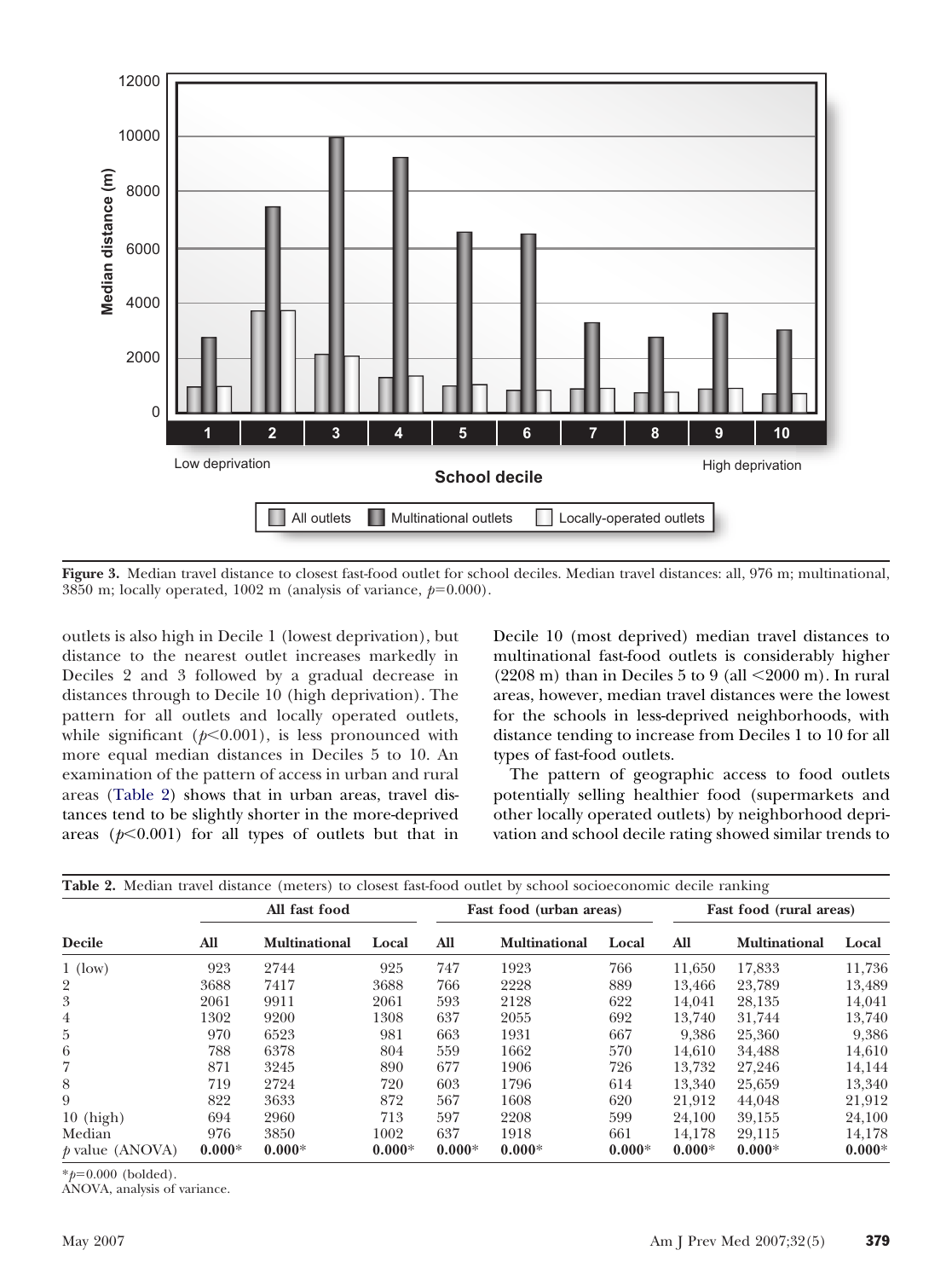**Table 3.** Median travel distance(meters) to closest "healthier food" outlets for New Zealand Deprivation (2001) deciles and school deciles

|                    | NZDep 2001 decile   |          | School decile       |          |  |  |
|--------------------|---------------------|----------|---------------------|----------|--|--|
| <b>Decile</b>      | <b>Supermarkets</b> | Other    | <b>Supermarkets</b> | Other    |  |  |
| (low)<br>1         | 2313                | 1343     | 1639                | 704      |  |  |
| 2                  | 2772                | 1442     | 4417                | 1367     |  |  |
| 3                  | 2410                | 1315     | 2660                | 1023     |  |  |
| 4                  | 2129                | 1088     | 1805                | 761      |  |  |
| 5                  | 1743                | 877      | 1786                | 678      |  |  |
| 6                  | 1524                | 766      | 1327                | 603      |  |  |
|                    | 1367                | 666      | 1280                | 573      |  |  |
| 8                  | 1290                | 621      | 1413                | 559      |  |  |
| 9                  | 1275                | 587      | 1575                | 508      |  |  |
| $10$ (high)        | 1368                | 624      | 1491                | 544      |  |  |
| Median             | 1696                | 834      | 1602                | 663      |  |  |
| p value<br>(ANOVA) | $0.000*$            | $0.000*$ | $0.000*$            | $0.000*$ |  |  |

\**p*-0.000 (bolded).

ANOVA, analysis of variance; NZDep, New Zealand Deprivation Index.

those of the fast food outlets (Table 3). There was a significant negative relationship between neighborhood deprivation  $(p<0.001)$  and median distance to supermarkets and locally operated outlets, decreasing from 2313 m and 1343 m, respectively, in Decile 1, to 1368 m and 624 m, respectively, in Decile 10, with the highest value in Decile 2 (2772 m and 1442 m) and lowest in Decile 9 (1275 m and 587 m). Similar to the results for fast-food outlets, the results stratified by school decile rating show that there is a significant negative relationship with school decile  $(p<0.001)$ ; access to potentially healthier foods was better around the most-deprived schools with the exception of Decile 1 where the median distance was substantially lower than for Decile 2.

# **Discussion**

Earlier studies have proposed environmental (contextual) explanations, including access to fast food outlets, for the rising rates and social gradient of obesity. The key finding of this study is that access to fast-food outlets in New Zealand is patterned by deprivation. At the national level, access to both multinational and locally operated fast-food outlets is better in moredeprived neighborhoods and around more socioeconomically disadvantaged schools, although the patterns are not linear. In isolation, these findings would support a contextual contribution to the social gradient in obesity rates. However, it was also found that geographic accessibility to other types of food outlets, particularly those selling "healthier" food including supermarkets and locally operated food shops, is patterned by deprivation in a similar way as to fast-food outlets. These findings highlight the importance of considering all aspects of the food environment when evaluating environmental explanations for increasing obesity rates and before advocating environmental interventions.

These results are consistent with international evidence highlighting that fast-food restaurants tend to be more prevalent in more-deprived neighbor-hoods.<sup>20-22,35</sup> Studies in the United States,<sup>[35,36](#page-7-0)</sup> United Kingdom, $21$  and Australia<sup>[22](#page-7-0)</sup> have consistently found access to fast-food restaurants to be better in moredeprived neighborhoods. The findings also support studies from a range of countries that have investigated the presence (or absence) of so-called "food deserts."[30,35,37](#page-7-0) With the exception of a few local studies,[38,39](#page-7-0) there is little evidence outside of North America to suggest that more-deprived neighborhoods have less geographic access to shops selling healthy food[.17,40,41](#page-6-0) In fact, in New Zealand, the results at the national level suggest that access to supermarkets and other shops potentially selling healthy food is better in more-deprived neighborhoods.<sup>42</sup>

Three mechanisms might explain why access to fastfood (and healthier food) outlets is socially patterned in New Zealand. First, it can be argued that consumer demand is greater in more-deprived areas, so retailers preferentially locate in these communities. However, in many urban areas higher- and lower-SES suburbs are located in reasonable proximity to each other, so locating outlets in lower-decile suburbs will not greatly preclude access by the highly mobile and affluent residents of adjacent suburbs. (An opposing element of consumer demand is likely civic resistance to the aesthetic and other impacts of fast-food outlets in more affluent suburbs, directly influencing the location of food outlets.) A second possible explanation is that population density is associated with neighborhood deprivation, $43$  which in part may explain why there is a greater density of all types of food outlets (healthy and unhealthy) in deprived neighborhoods—there are simply more customers to be served. However, it was found that the association of neighborhood deprivation with fast-food access persisted in strata of population density [\(Figure 2\)](#page-3-0).

Third, land-use costs, neighborhood histories, and planning and control measures need to be examined. For example, lower land prices and building rental costs in lower-SES neighborhoods would also influence the location choices made by international and local proprietors. That is, there might be no deliberate or preferential targeting of unhealthy foods to lower socioeconomic neighborhoods, but rather other considerations that influence the location of both healthy and unhealthy food outlets.

Regardless of the historical mechanisms by which food-outlet locations have come to be socioeconomically patterned, in New Zealand as elsewhere there is potential for public health advocacy around land use planning to help tackle the "obesity epidemic." Mair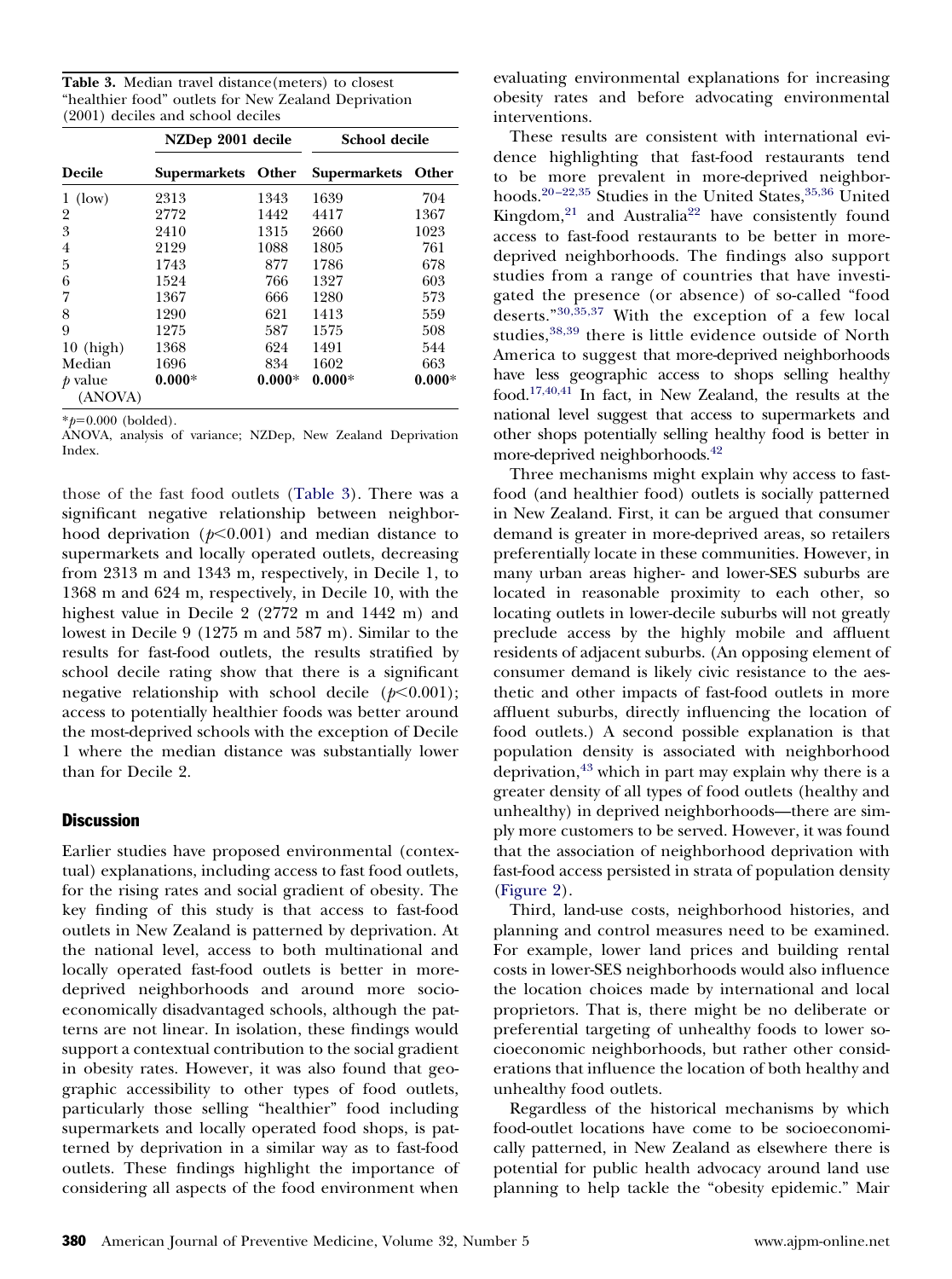<span id="page-6-0"></span>et al.[44](#page-7-0) identify a number of examples of zoning restrictions on fast-food outlets and drive-through services in the U.S., although they observe that generally the rationale for the adoption of restrictions has been unrelated to obesity. Preserving and enhancing the aesthetic quality of communities, reducing congestion, and protecting the small business sector are among the justifications identified. Land-use strategies that have related to obesity-based rationales include requiring fast food outlets to locate a minimum distance from youth-oriented facilities such as schools, limiting the per capita number of fast-food restaurants in neighborhoods, especially in socially deprived neighborhoods, and limiting the proximity of fast-food restaurants to each other.[45](#page-7-0) In the New Zealand context, zoning restrictions on fast-food outlets would need to be incorporated into the district plans of the TAs. If such changes occurred, a proposal to locate an outlet in a restricted zone would then require notified resource consent, which would provide an avenue for public health advocacy.

Location access is not the only way that fast-food outlets may contribute to an obesogenic environment. Many fast-food outlets display strong visual branding and associated food advertising. Both the increased availability and point-of-sales fast-food product marketing are potential contributors to obesogenic environment in more-deprived New Zealand neighborhoods. The 1990 Smoke Free Environments Act in New Zealand that regulated the marketing, advertising, and promotion of tobacco products may provide a lead with regard to public health action in this visual component of obesogenic neighborhood environments.

This study is limited in that it lacks data on dietary consumption or rates of obesity in deprived and nondeprived neighborhoods. The relationship between type of food outlet and products offered, and hence consumption pattern, is not fixed. $36,46-48$  Further research could usefully examine the relationship between neighborhood access to fast-food outlets, fast-food consumption, and obesity in schoolchildren and general population samples. Future studies should also simultaneously examine all aspects of the food environment (healthy and unhealthy) in order to disentangle the various contextual drivers of dietary intake. Nonetheless, this study is unique in that it adopts a GIS approach that is not limited to the simple presence or absence of an outlet within each neighborhood but rather uses the distance to the closest facility either within or outside each area.

Research into dietary intake, and individual healthrelated behaviors more generally, has tended to emphasize individual choices and ignore the effects on personal diets from the "complex social and physical contexts in which individual behavioral decisions are made."<sup>17</sup> This research adds to the growing body of recent research on "environmental" or "contextual"

exposures that affect dietary intake.<sup>[49,50](#page-7-0)</sup> Results show that geographic access to outlets selling fast food is better in more-deprived neighborhoods across New Zealand. The parallel finding that food outlets selling potentially healthier food warns against knee-jerk blaming of the fast-food industry for socioeconomic targeting. Nevertheless, and importantly, the findings still suggest potential for, and add weight to, environmental interventions to reduce nutrition-related mortality and morbidity as well as to reduce health inequalities. For example, policies in New Zealand such as the Ministry of Health's "Healthy Eating–Healthy Action" strategy should focus on environmental modification as well as individual behavioral change.<sup>[51](#page-7-0)</sup>

We are grateful to Matthew Faulk for his assistance with collecting and geocoding the fast food data set.

No financial conflict of interest was reported by the authors of this paper.

#### References

- 1. Flegal KM, Carroll MD, Ogden CL, Johnson CL. Prevalence and trends in obesity among US adults, 1999 –2000. JAMA 2002;288:1723–7.
- 2. Flegal KM, Graubard BI, Williamson DF, Gail MH. Excess deaths associated with underweight, overweight, and obesity. JAMA 2005;293:1861–7.
- 3. Allison DB, Fontaine KR, Manson JE, Stevens J, VanItallie TB. Annual deaths attributable to obesity in the United States. JAMA 1999;282:1530 – 8.
- 4. Sturm R, Wells KB. Does obesity contribute as much to morbidity as poverty or smoking? Public Health 2001;115:229 –35.
- 5. Must A, Spadano J, Coakley EH, Field AE, Colditz G, Dietz WH. The disease burden associated with overweight and obesity. JAMA 1999;282:1523–9.
- 6. Oliver LN, Hayes MV. Neighbourhood socio-economic status and the prevalence of overweight Canadian children and youth. Can J Public Health 2005;96:415–20.
- 7. Mobley LR, Root ED, Finkelstein EA, Khavjou O, Farris RP, Will JC. Environment, obesity, and cardiovascular disease risk in low-income women. Am J Prev Med 2006;30:327–32.
- 8. Wardle J, Waller J, Jarvis MJ. Sex differences in the association of socioeconomic status with obesity. Am J Public Health 2002;92:1299 –304.
- 9. Ministry of Health. Tracking the obesity epidemic: New Zealand 1977– 2003. Wellington: Ministry of Health, 2004.
- 10. Ministry of Health. A Portrait of Health: Key Results of the 2002/03 New Zealand Health Survey. Wellington: Ministry of Health, 2004.
- 11. Blakely T, Fawcett J, Atkinson J, Tobias M, Cheung J. Decades of disparity II: socioeconomic mortality trends in New Zealand, 1981–1999. Wellington: Ministry of Health, 2005.
- 12. Blakely T, Tobias M, Robson B, Ajwani S, Bonne M, Woodward A. Widening ethnic mortality disparities in New Zealand 1981–99. Soc Sci Med 2005;61:2233–51.
- 13. Pearce J, Dorling D. Increasing geographical inequalities in health in New Zealand, 1980 –2001. Int J Epidemiol 2006;35:597– 603.
- 14. Pearce J, Dorling D, Wheeler B, Barnett R, Rigby J. Geographical inequalities in health in New Zealand, 1980-2001: the gap widens. Aust N Z J Public Health 2006;30:461-6.
- 15. Ministry of Health. Healthy eating—healthy action: a strategic framework. Wellington, New Zealand: Ministry of Health, 2003.
- 16. Ministry of Health. New Zealand health strategy. Wellington: Ministry of Health, 2000.
- 17. Cummins S, Macintyre S. Food environments and obesity—neighbourhood or nation? Int J Epidemiol 2006;35:100 – 4.
- 18. Egger G, Swinburn B. An "ecological" approach to the obesity pandemic. BMJ 1997;315:477– 80.
- 19. Powell LM, Slater S, Mirtcheva D, Bao Y, Chaloupka FJ. Food store availability and neighborhood characteristics in the United States. Prev Med 2006. (In press)
- 20. Block JP, Scribner RA, DeSalvo KB. Fast food, race/ethnicity, and income: a geographic analysis. Am J Prev Med 2004;27:211–7.